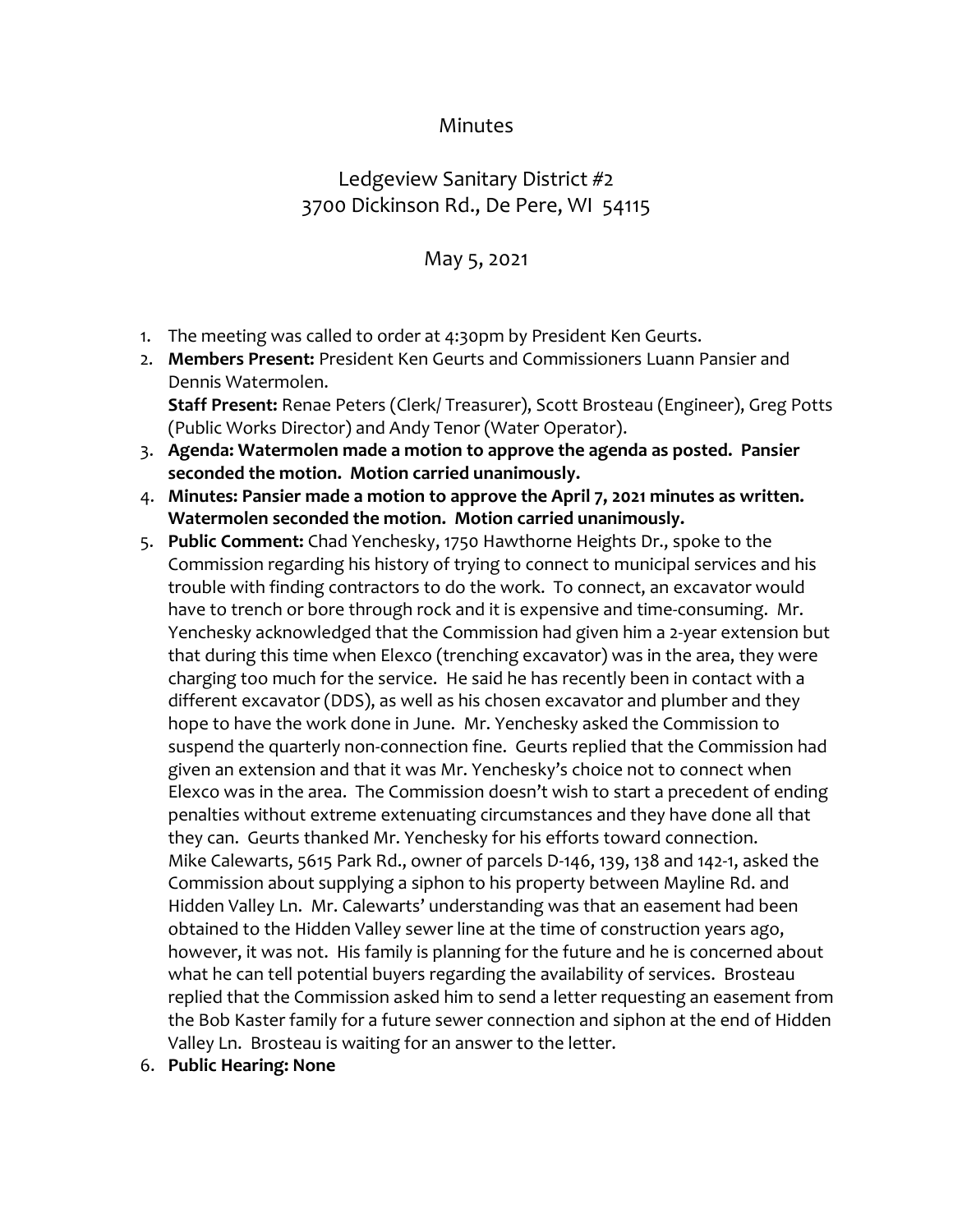- 7. **Water & Sewer Connection at 3900 Bower Creek Rd.: Pansier made a motion to open the meeting for public comment at 4:44pm. Watermolen seconded the motion. Motion carried unanimously.** Ken Geurts, 3900 Bower Creek Rd., submitted a letter at the Commission's request explaining his wife's ailment, Multiple Chemical Sensitivity. He told them that the chlorine in municipal water would make her sick. Mr. Geurts said he has contracted with Matt's Services to bring the water and sewer lines from the road to the home and would connect to sewer but doesn't want to connect to water. The Commission asked if they use any type of reverse osmosis system. Mr. Geurts stated that he has a water softener and filter currently in use but that no filtering system will remove 100% of chlorine. He stated that his wife can neither drink nor touch chlorinated water and that other people with this sensitivity have been forced to move to have relief from symptoms. Mrs. Geurts is also affected by pesticides and fertilizers. Since the Geurts' aren't required to connect until October, the Commission wants to do more research on what can be done regarding connection. The Commission is open to the Geurts' connecting to sewer for a flat fee but will make a final decision at a future meeting. **Watermolen made a motion to close the meeting to public comment at 4:50pm. Pansier seconded the motion. Motion carried unanimously.** No further action was taken.
- 8. **2021 Consumer Confidence Report (CCR):** Peters gave a brief overview of the 2021 CCR report for testing done in 2020 noting the new test results and the updated introduction paragraph. The report will be sent out in early June. **Geurts made a motion to approve the 2021 Consumer Confidence Report. Watermolen seconded the motion. Motion carried unanimously.**
- 9. **Resolution 2021-001 Approving the 9th amendment to the CBCWA Water Sale & Purchase Agreement:** The Commission reviewed resolution 2021-001 regarding the 9 th amendment to the CBCWA Water Sale & Purchase agreement. Pansier said she attended an informational meeting about the amendment and explained that it makes sense for new customers and is beneficial to all members. **Pansier made a motion to approve Resolution 2021-001 for the 9th Amendment to the CBCWA Water Sale & Purchase Agreement. Geurts seconded the motion. Motion carried unanimously.**
- 10. **Mead & Hunt, Inc.:** Brosteau gave the Commission a heads up that Seville Properties would like to develop parcel B-313-1 just north of Red Hawk Landing subdivision. The property would be served by the District's water and sewer lines. If the lines are extended for the development, the District could also service D-2355 (Outlot 35 Red Hawk Landing), D-193-2 Torrez (already connected to water) and D-190-1 McKee where service was previously unavailable. There will be more details at a future meeting.

Brosteau told the Commission that Brown County Port & Resource Recovery may have an updated East Landfill Leachate Agreement for the Commission to review at a future meeting. BCP & RR is asking for more capacity than the District has planned for with NEW Water. Due to this, Brosteau reached out to NEW Water. They asked to talk with the District about purchasing more capacity and infrastructure updates.